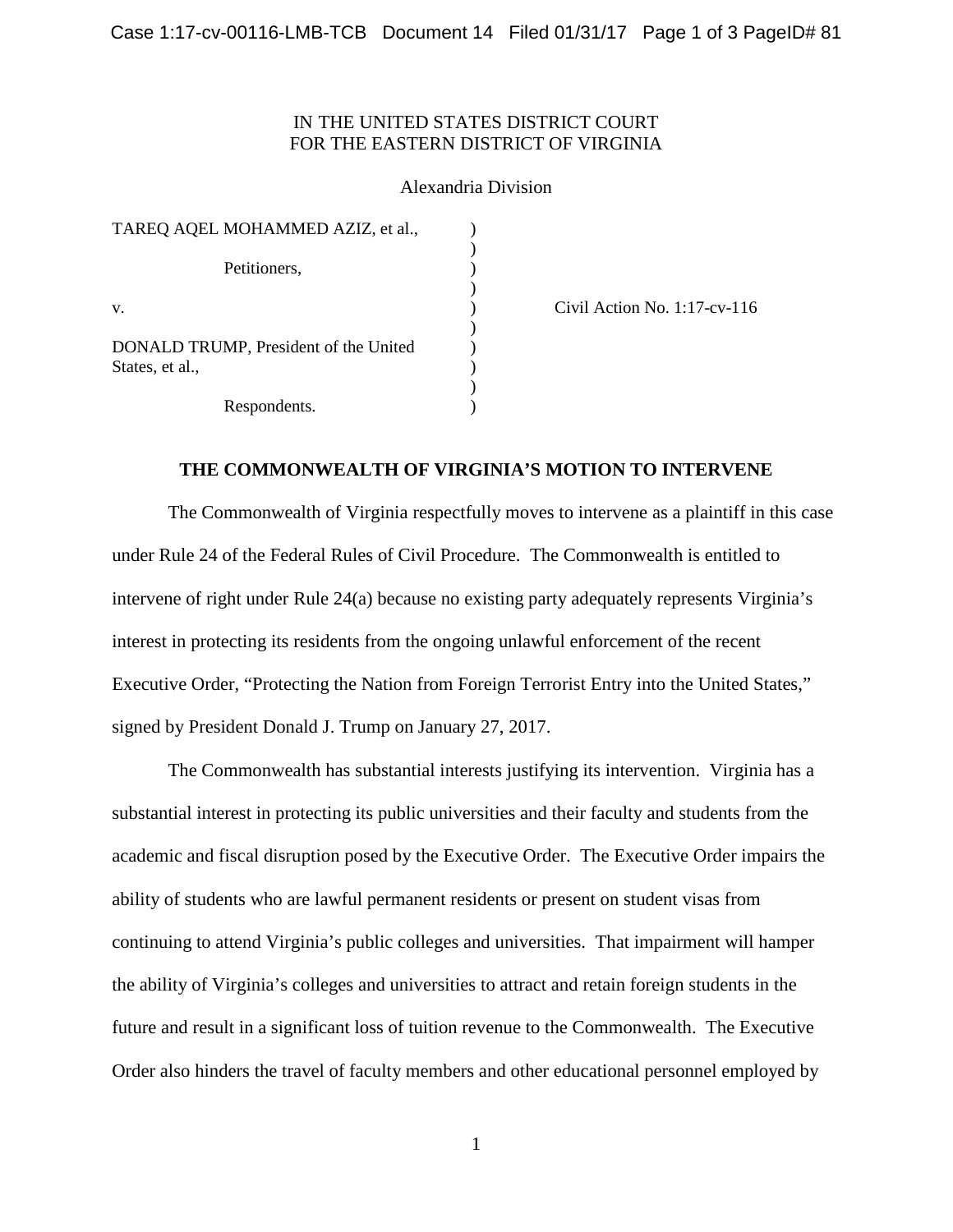#### Case 1:17-cv-00116-LMB-TCB Document 14 Filed 01/31/17 Page 2 of 3 PageID# 82

Virginia's public colleges and universities. Faculty members and students who are unable to travel likely will be forced to forfeit their grant moneys. Moreover, Virginia has a quasisovereign interest "in the health and well-being—both physical and economic—of its residents in general," which will be impaired if Virginia is not permitted to intervene. *Alfred L. Snapp & Son v. Puerto Rico*, 458 U.S. 592, 607 (1982).

Alternatively, the Commonwealth should be granted permissive leave to intervene under Rule 24(b). The Commonwealth's claims against the United States share common questions of law and fact with Petitioners' claims, and no party will be prejudiced by permitting the Commonwealth's intervention at this early stage of the litigation, on the second business day after the original complaint was filed.

For the reasons provided here and in the memorandum of law in support of intervention, the Commonwealth respectfully requests that the Court grant its motion to intervene. Virginia has attached a proposed order.

Counsel for the Commonwealth has conferred with Petitioners' counsel, who has consented to the Commonwealth's intervention. Counsel for the Commonwealth has sought the position of the United States and has spoken with the First Assistant United U.S. Attorney in the Eastern District of Virginia, but as of this filing does not have the government's position.

Respectfully submitted,

# COMMONWEALTH OF VIRGINIA,

By:  $/s/$ Stuart A. Raphael (VSB No. 30380) Solicitor General

> Office of the Attorney General 202 North Ninth Street